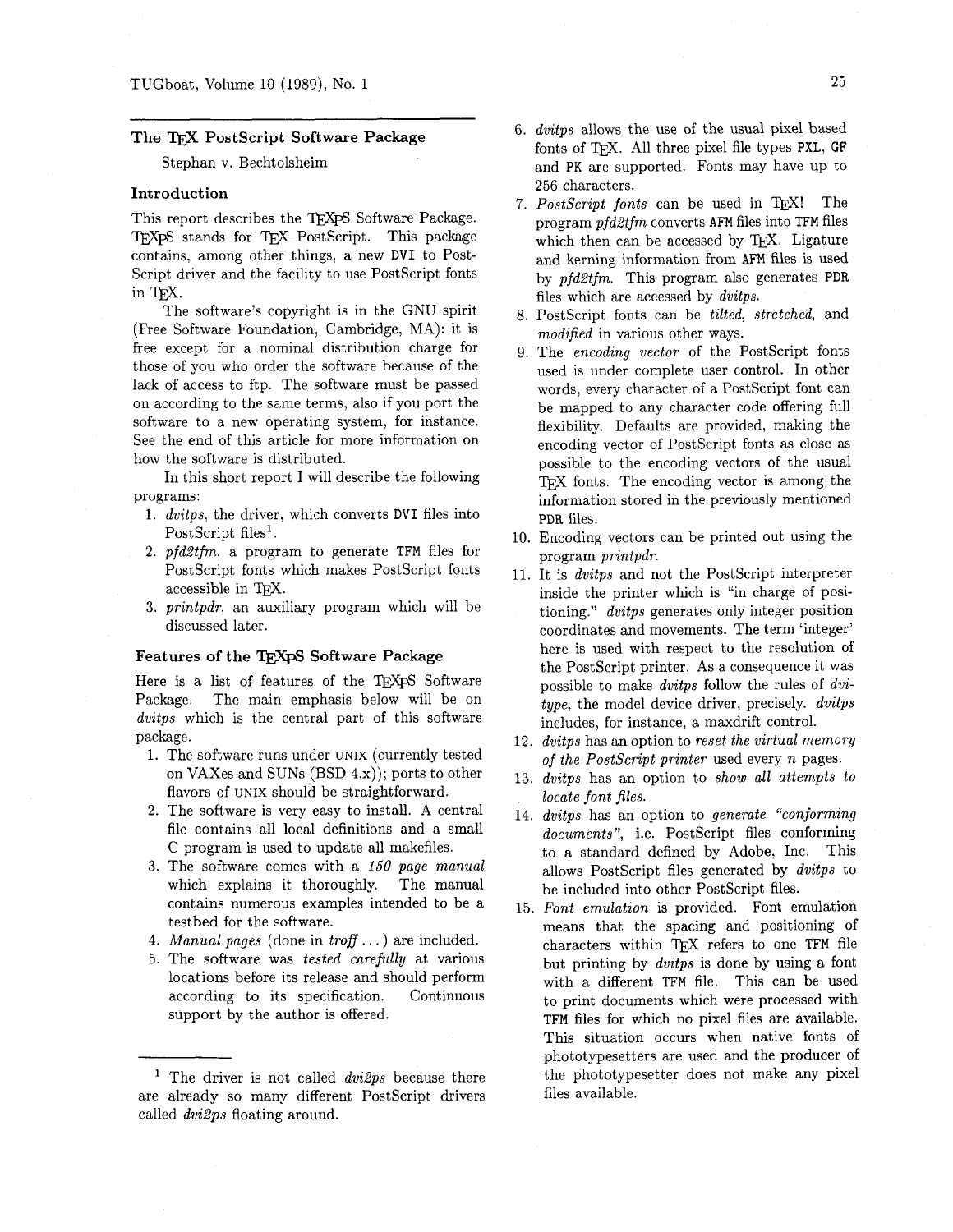

A data flow diagram explaining the connection between TgXpS, TgX and METAFONT.